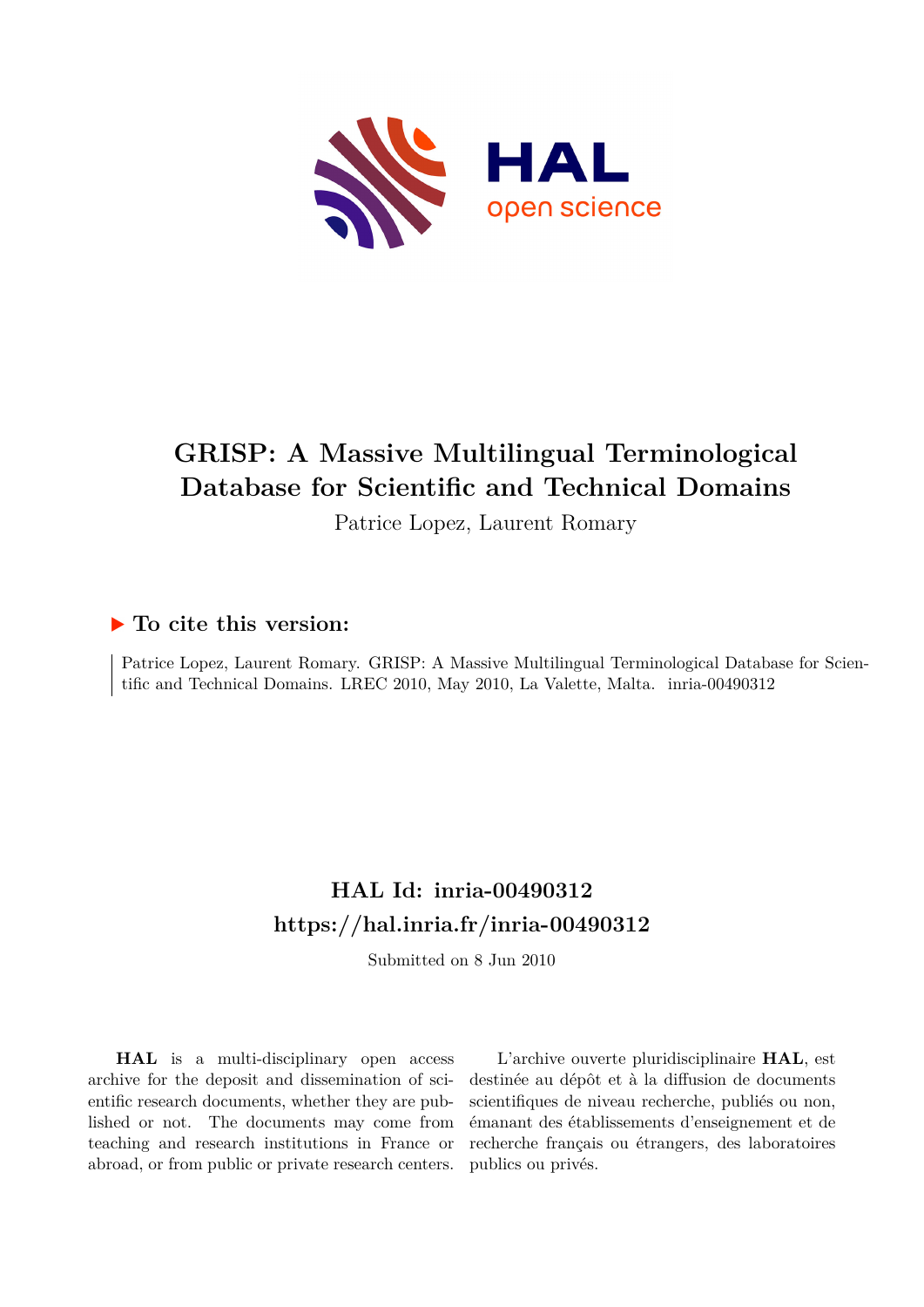### **GRISP: A Massive Multilingual Terminological Database for Scientific and Technical Domains**

#### **Patrice Lopez and Laurent Romary**<sup>∗</sup>

∗ INRIA & HUB - IDSL Berlin, Germany patrice lopez@hotmail.com, laurent.romary@inria.fr

#### **Abstract**

The development of a multilingual terminology is a very long and costly process. We present the creation of a multilingual terminological database called GRISP covering multiple technical and scientific fields from various open resources. A crucial aspect is the merging of the different resources which is based in our proposal on the definition of a sound conceptual model, different domain mapping and the use of structural constraints and machine learning techniques for controlling the fusion process. The result is a massive terminological database of several millions terms, concepts, semantic relations and definitions. This resource has allowed us to improve significantly the mean average precision of an information retrieval system applied to a large collection of multilingual and multidomain patent documents.

#### **1. Introduction**

Technical and scientific documents aim at supporting specialist communication and are thus written in specialist language, 30-80% of which is composed of terminology (Ahmad, 1996). Terminology is the main vehicle by which technical and scientific units of knowledge are represented and conveyed.

A vast range of applications related to technical and scientific knowledge requires semantic and terminological descriptions covering multiple domains. For instance, Biosis<sup>1</sup> from Thomson Scientific is a terminological database of more than 2 millions terms used for classifying and indexing life science scientific articles at large (i.e. biology, medicine, genetics, agriculture, etc.). The multilingual terminology of the European Union, IATE<sup>2</sup>, contains 8,4 million terms in 23 languages covering EU specific terminology as well as multiple fields such as agriculture or information technology. The development and the maintenance of such large terminological resources is an extremely long and difficult process requiring continuous human expertize from multiple domains.

Many domain specific resources exist, often well curated and, sometimes, freely available. The present work addresses the following question: Is it possible to exploit these heterogeneous resources, even the less constrained ones, such as Wikipedia, for creating a unique terminological resource covering multidomain technical and scientific content?

The TermScience portal (Khayari et al., 2006) is a first step toward the combination of heterogeneous multilingual scientific terminological resources, but does not address the problem of controlling and realizing appropriate fusions. The problem of merging resources from different terminology has been identified. However, as the main goal of authors was to investigate the problem of modeling, they

described a solution for encoding the heterogeneity of the sources, and not a solution for controlling and realizing appropriate fusions.

The issue of merging different semantic resources have been well studied in the context of the fusion of ontologies, in particular with the popularity of the semantic web framework (McGuinness et al., 2000; Madhavan et al., 2001; Doan et al., 2001; Gal et al., 2005). Since the ontologies usually remain relatively small, some proposals rely on semi-automatic techniques as (McGuinness et al., 2000). Fully automatic methods exploit structural and linguistic matching (Madhavan et al., 2001) or machine learning techniques using different aspects of an ontology, such as concepts and properties (Doan et al., 2001). To avoid the problem of lack of training data, fuzzy logic methods have been proposed (Gal et al., 2005). To our knowledge, however, automatic merging techniques for heterogeneous terminologies has not been yet investigated. Terminologies follow different design principles than semantic web ontologies. They contain much richer textual content, they do not rely on formal and axiomatic organization of concepts and do not model facts and assertions.

For classification purposes, Digital Libraries (DL) also require descriptions across multiple domains and raise the issue of merging heterogeneous knowledge sources. (Wang et al., 2008), for instance, proposes a technique for merging multilingual subject heading lists from different classification scheme based on heuristics. As these heuristics rely on specific DL metadata, it does not appear possible to exploit them for terminologies.

Focusing on terminological resources, this paper presents the creation of a massive multilingual and multidomain terminology called **GRISP** (**G**eneral **R**esearch **I**nsight in **S**cientific and technical **P**ublications) from freely available resources for the purpose of computer applications. We describe first the conceptual terminological model which allowed us to represent in a common scheme the existing resources. We then present and evaluate how we controlled the correctness of the merging of the differ-

<sup>&</sup>lt;sup>1</sup>http://thomsonreuters.com/products\_services/science/ science products/life sciences/biology/biosis

<sup>&</sup>lt;sup>2</sup>http://iate.europa.eu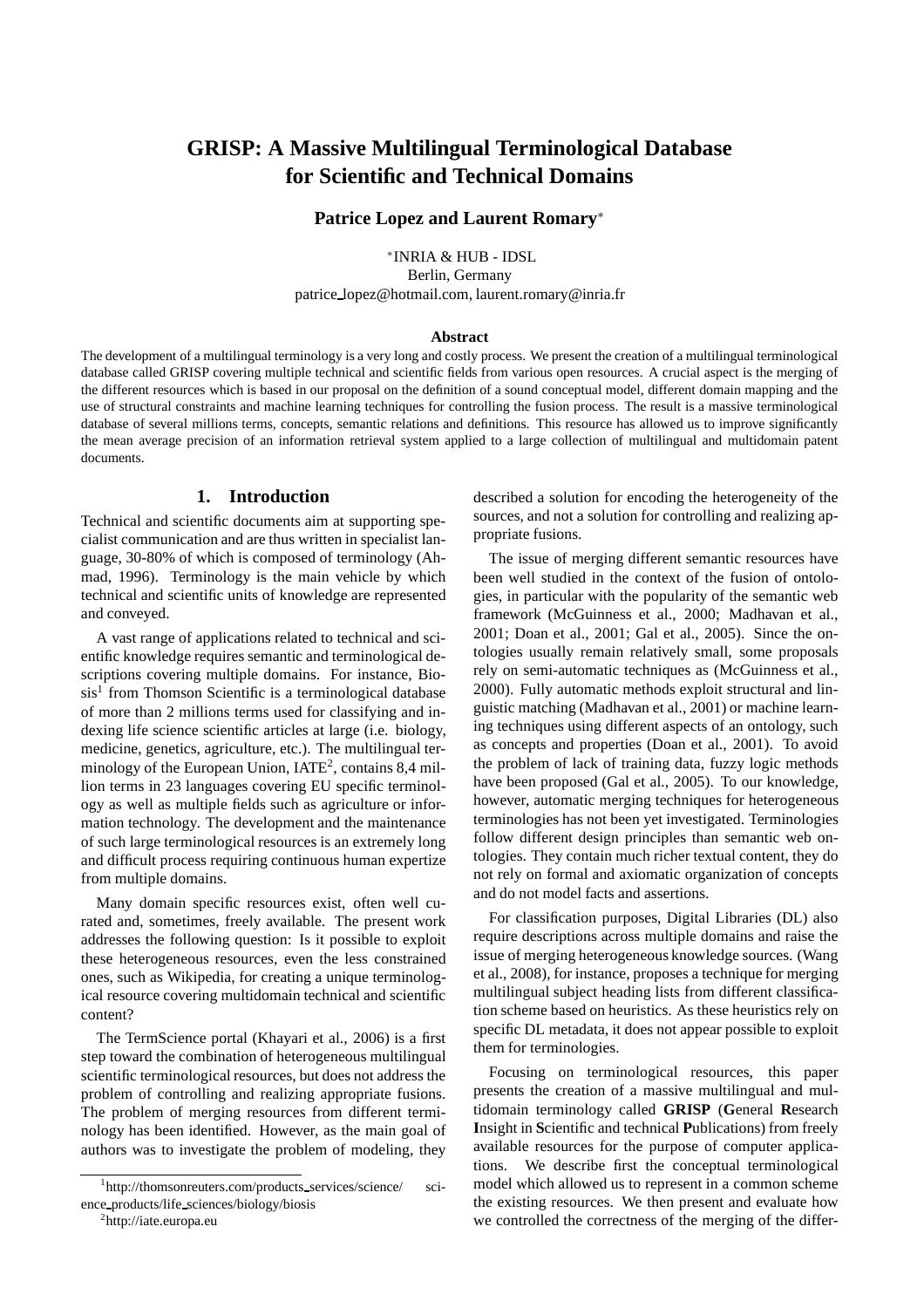ent sources. Finally, we describe how this resource was successfully used for a large scaled patent retrieval task.

#### **2. Common Framework**

#### **2.1. Objective of the present work**

Our main goal is to create a terminological resource able to support automatic text processing applications. In traditional terminology, natural language is viewed as an obstacle to objectification which should be constrict. Several principles of traditional terminology needed for the human design of terminological resources aim at reducing the impact of natural language. One example is standardisation of terminology. Standardisation is a strife for univocity (Temmerman, R., 1997). Following the Würsterian principle, one concept is referred to by one term (no synonymy) and one term can only refer to one concept (no polysemy).

Since we focus here on computer applications having to process natural language, we relaxed basic traditional terminological principles. For instance, for the purpose of computer applications, terms do not need canonical forms, and enumerating as many terms variants as possible appears useful for automatic concept annotation. Term ambiguity within a given main domain need to be allowed for covering actual data. Similarly, instead of providing one good definition, providing different definitions corresponding to different views of the same concept can be more appropriate for tasks requiring robustness. Our objective is closer to build a linguistic knowledge base than a terminology for the purpose of human-driven curation and standardization.

#### **2.2. Terminological Conceptual Model**

Contrary to dictionaries which are word-based, terminologies (which may also include non-linguistic items such as formulae, codes, symbols and graphics) are fundamentally concept-based, reflecting the fact that the terms which they contain map out an area of specialist knowledge in which encyclopedic information plays a central role. The goal of terminological modeling is to represent the vocabulary, the definitions and the essential properties of concepts. In addition, for maximizing the exploitation of a terminological resource, it appears crucial: (i) to be independent from any particular applications, (ii) to support multiple languages, (iii) to follow standards and best practices for interoperability.

In order to set up a common framework able to represent multiple terminologies, a generic model able to cover a variety of terminological resources is necessary. We organized our terminological database according to the principles of ISO 16642 (TMF – Terminological Markup Framework) (Romary, 2001). Based on a generic semasiological (sense to word) model, TMF ensures that each elementary field is both attached to the appropriate level of description, (e.g. Terminological Entry, Language Section or Term Section) and possibly refined with local meta data. Such local metadata are particularly relevant in compiled databases since they allow tracking the source and responsibility for any piece of information, but also permit the creation of views, virtually reconstructing coherent subsets within a given domain or originated from the same source (e.g. all MeSH-based entries; cf. (Khayari et al., 2006)).

TMF provides comprehensive and consistent representations for elementary linguistic features which can appear at different levels of description depending on a specific resource. Representing an existing terminological resource into the TMF framework supposes the identification of these standard units of representation in the source terminology and their mapping into the TMF elementary fields. The TMF elementary units of description are strictly defined and follow well-formedness constraints to facilitate an unambiguous structural mapping of data. Although terminological notions such as term, concept, conceptual relation or definition can vary from one resource to another one, depending on their level of description and purposes, they are well defined and controlled in TMF. By using this framework, we fulfill at the same time the need of having a general model suited to existing heterogeneous terminologies and the requirements of standardization.

#### **2.3. Domains**

Following (Bentivogli et al., 2004), a domain can be characterized by the name of a discipline where a certain specialist knowledge area is developed (e.g. chemistry) or by the specific object of the knowledge area (e.g. food).

A key property of traditional specialist terminology is the unambiguous semantic of the term given a domain. MeSH for instance distinguishes 129 main domains covering different aspects of the medical field, such as anatomy, genetics or biology, but also other domains such as computer science, sociology or geography. A given term can realize different concepts but never more than one concept per domain.

For building the present multidomain terminology, we use a set of 76 basic domains derived from the technical and scientific domains of WordNet Domains (Magnini and Cavaglià, 2000), itself derived from the Dewey decimal classification<sup>3</sup>. This set of domains is organized in a hierarchy and follows a degree of granularity which makes general domain mapping between different terminology source easy and well adapted to text processing tasks.

#### **2.4. Resource mappings**

Terminological resources normally include a division into categories for describing the fields under which the concepts are organized. In the present work, the correspondence between the resources is first given by the basic domains. Each upper level resource specific domain/category have been manually mapped to the relevant basic domains.

The realization of this mapping is normally relatively straightforward and easy to handle manually. However, hierarchies from different source vocabularies do not always map correctly, resulting in conflicting positioning of some concepts in the semantic network of the basic domains.

#### **2.5. Concept Merging**

We call aggregation the addition of different terminological sources into the same conceptual model. Obviously, different sources frequently overlap semantically. The real value

<sup>3</sup> http://www.oclc.org/dewey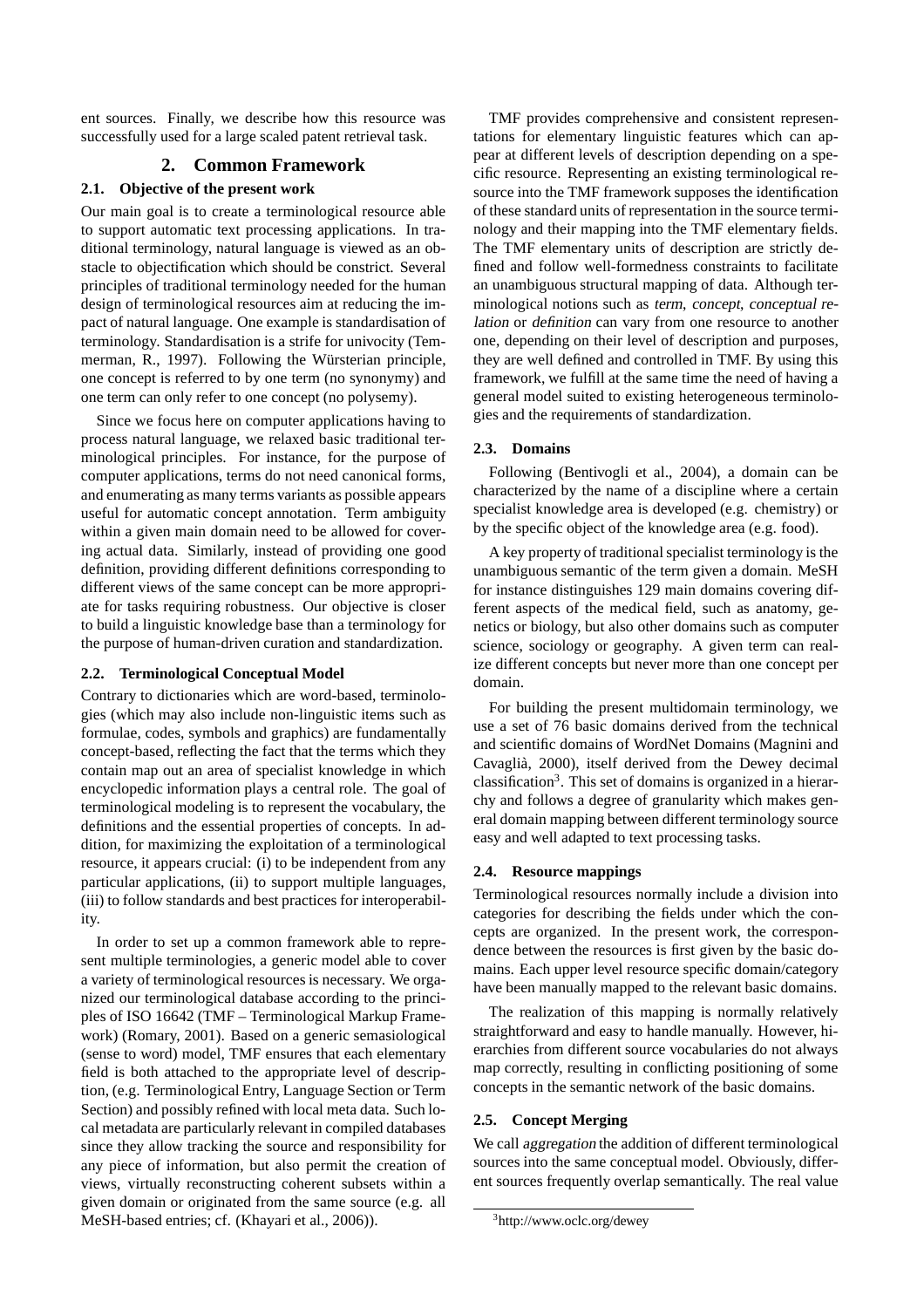| <b>Applied_Science</b> | <b>Pure Science</b> | <b>Social Science</b> |
|------------------------|---------------------|-----------------------|
| Agriculture            | Astronomy           | Health                |
| Animal Husbandry       | <b>Biology</b>      | Body Care             |
| Food                   | Biochemistry        | Military              |
| Home                   | Anatomy             | Pedagogy              |
| Architecture           | Physiology          | School                |
| Town Planning          | Genetics            | University            |
| <b>Buildings</b>       | Animals             | Publishing            |
| Furniture              | Plants              | Sociology             |
| Computer Science       | Environment         | Artisanship           |
| Engineering            | Chemistry           | Commerce              |
| <b>Mechanics</b>       | Earth               | Industry              |
| <b>Astronautics</b>    | Geology             | Transport             |
| Electrotechnology      | Meteorology         | Aviation              |
| <b>Hydraulics</b>      | Oceanography        | Vehicles              |
| Telecommunication      | Paleontology        | Nautical              |
| Post                   | Geography           | Railway               |
| Telegraphy             | <b>Mathematics</b>  | Economy               |
| Telephony              | Geometry            | Enterprise            |
| Medicine               | <b>Statistics</b>   | Finance               |
| Dentistry              | Physics             | Insurance             |
| Pharmacy               | Acoustics           | Tax                   |
| Psychiatry             | Atomic_Physic       | Administration        |
| Radiology              | Electricity         | Politics              |
| Surgery                | Electronics         |                       |
|                        | Gas                 |                       |
|                        | Optics              |                       |

Table 1: Basic Domains of GRISP

of the combination of different terminologies is the ability to identify common concepts to obtain consistent and enriched semantic representations. Beyond a simple aggregation of terminological resources, the crucial problem of the present work is the correct merging of concepts having different origins.

Conflicting domain mapping, high polysemy of term variants and incorrectly positioned concepts can cause two problems: (1) to incorrectly merge two concepts sharing common terms and common domains, (2) to lose precision in term descriptions when merging concepts.

A traditional terminology is based on the principle that one designation corresponds to one concept. As this univocal relationship does not occur in practice, subject fields are used to avoid polysemy, each subject field being considered as a closed domain (Cabré et al., 1999). From this principle, i.e. a term is not polysemous in a given domain, we specify a first merging rule:

**Merging Rule 1:** If two concepts belong to the same domain and share <sup>a</sup> common term, the two concepts are merged.

The univocity principle is well followed in a single traditional terminology or ontology, but not in a resource as Wikipedia. Many variant terms can be single word terms and abbreviations which are highly polysemic. In addition, as mentioned in the previous section, the division into domains is not consistent from one source to another. A more restrictive rule can, therefore, be introduced:

**Merging Rule 2:** If two concepts belong to the same domain and their preferred terms are the same, the two concepts are merged.

However, as a more general design, the merging of concepts can be rather viewed as an overall balance of evidences related to structural and property (terms, definition, etc.) similarity. We thus also propose and compare the usage machine learning techniques for refining concept merging decision which will be presented in section 4 and compared with the two introduced merging rules.

For all the approaches, an additional constraint is required to avoid the merging by transitivity of two concepts initially separated in one common source: For instance, if two concepts  $c_1$  and  $c_2$  originate from the source  $S_1$ , and  $c_3$  from  $S_2$ , if  $c_1$  is merged with  $c_3$ , resulting in the concept  $c_4 = c_1 \oplus c_3$ ,  $c_4$  cannot be further merged with  $c_2$  since the two concepts  $c_1$  and  $c_2$  were separated in  $S_1$ . The following invariant is thus introduced:

**Source-Conformance Invariant:** Two concepts having at least one source in common cannot be merged.

This invariant ensures that the precision in term description in one resource is kept in the merged terminology. In our example, the concept  $c_3$  can be merged both with  $c_1$ and  $c_2$ , but the merged concepts  $c_1 \oplus c_3$  and  $c_2 \oplus c_3$  will be kept separated. The Source-Conformance Invariant is, however, relevant only for standard terminology.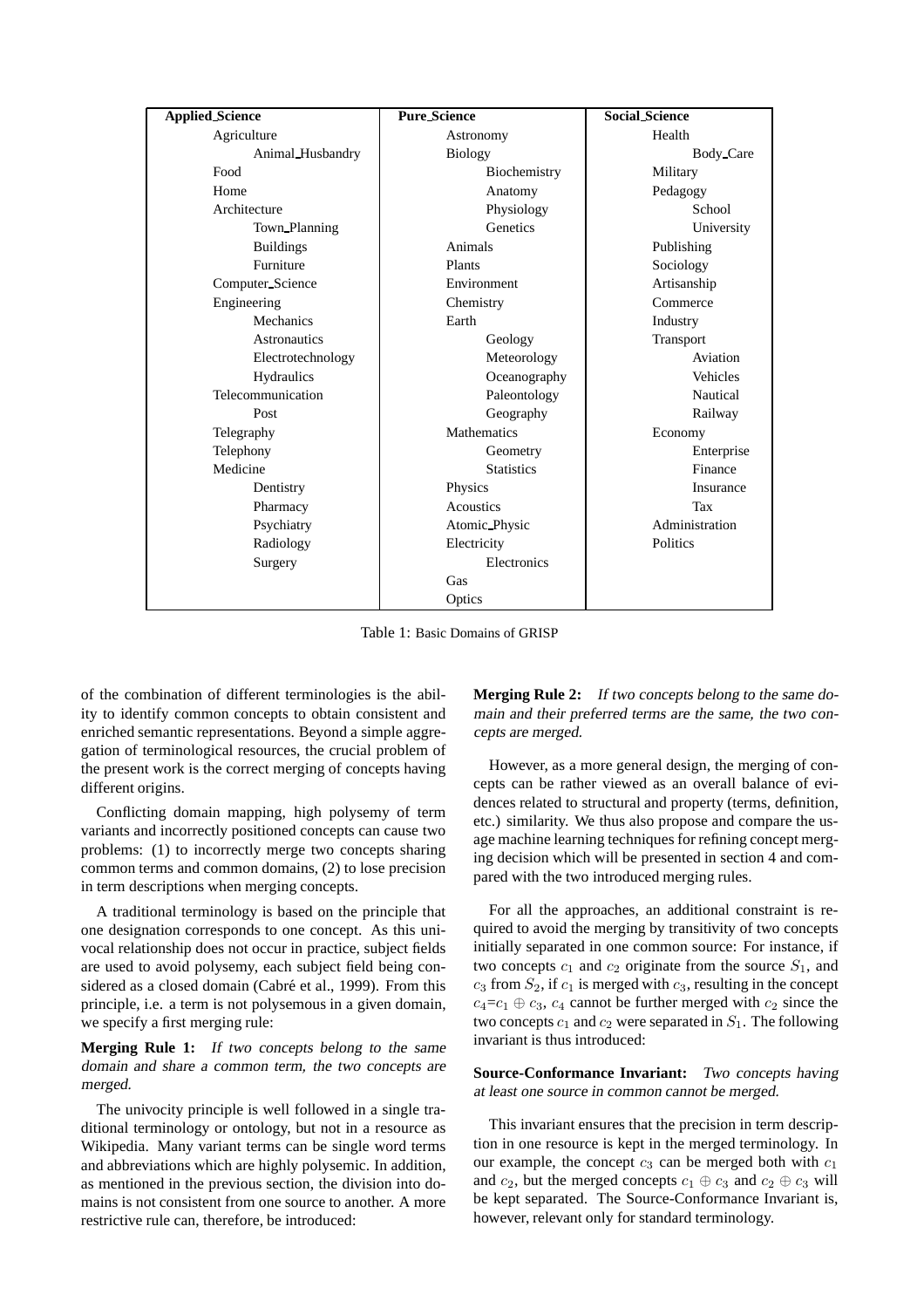#### **3. Resources**

In this section, we give an overview of the resources used in the present work and their integration:

**MeSH:** The Medical Subject Heading<sup>4</sup> is the National Library of Medicine's controlled vocabulary thesaurus. It consists of sets of terms naming descriptors in a hierarchical structure, for a total of approx 650.000 terms. As MeSH already includes a conceptual organization, its integration in the GRISP conceptual model is straightforward.

**The Specialist Lexicon**<sup>5</sup> is an open source lexicon containing approx. 400.000 lexical entries from the biomedical field. It is also released as part of UMLS. It has been used to enrich our list of acronyms and term variants.

**The Gene Ontology**<sup>6</sup> is a major open resource providing a controlled vocabulary of approx. 28.500 terms for gene product attributes (The Gene Ontology Consortium, 2000).

**ChEBI**<sup>7</sup> is a freely available dictionary of molecular entities developed at the European Bioinformatics Institute (Degtyarenko and al., 2008). ChEBI is a valuable source of chemical vocabulary with approx. 42.000 concepts, 97.000 terms, 28.000 semantic relations and multilingual terms in 5 languages.

**WordNet, WOLF and SUMO:** WordNet is a linguistic knowledge base describing general language. We used WordNet Domains (Magnini and Cavaglià, 2000) in order to restrict the set of synsets to those related to technical and scientific domains. The resulting terms capture general technical and scientific vocabulary for to all considered domains. This restriction corresponds to approx. 22.000 synsets. For these synsets, the existing mapping to SUMO (the Suggested Upper Merged Ontology) has been imported for the purpose of interoperability of GRISP with ontologies, as well as the existing French terms present in WOLF (Sagot and Fišer, 2008).

**IPC:** The International Patent Classification<sup>8</sup> is a hierarchical classification of approx. 70.000 subdivisions distributed by the WIPO (World Intellectual Property Organization). It contains approx. 4.000 illustrations (mostly chemical compounds) and so-called catch words.

**Wikipedia:**<sup>9</sup> The collaborative encyclopedia is an extremely rich, multilingual and multidomain source of specialist vocabulary. It is, however, also very noisy, in the sense that the categorization (based on more than 140.000 categories) and the term variants (redirections) are defined without any constraints. The Wikipedia dump XML files have been processed with a slightly modified version of Wikiprep<sup>10</sup> able to extract multilingual relations in addition to usual structure and text information. Similarly as (Gabrilovich and Markovitch, 2007), we interpreted an article as a concept, the title of the article being the pre-

ferred term and the disambiguation redirections being variant terms realizing this concept. The first paragraph of an article has been used as definition. 170 Wikipedia top level categories corresponding to technical and scientific domains were mapped to the 76 basic GRISP domains.

Our experiments also include **UMLS** (Unified Medical Language System<sup>11</sup>) resources to complete the coverage of MeSH with an addition of approx. 850.000 terms. UMLS, however, is not a free resource and requires a specific license. For the multilingual resources (Wikipedia, ChEBI), we considered only the English, French and German languages. As WordNet, the IPC and Wikipedia cannot be considered as standard terminologies, the Source-Conformance Invariant was not considered for these sources.

#### **4. Learning to Merge Concepts**

#### **4.1. Learning Model**

Merging of concepts can be expressed as a machine learning problem, more precisely as a binary classification. When expressed as a regression problem, the regression model can provide a merging score which can be used with a threshold for selecting more or less aggressive merging strategies. We experimented SVM (Support Vector Machine) and MLP (Multi-Layer Perceptron) binary classification models based respectively on libSVM (Chang and Lin, 2001) and the WEKA toolkit (Witten and Frank, 2005) to decide if two concepts from different sources should be merged or not. The merging decision is applied recursively until a minimal number of merging per iteration is reached.

#### **4.2. Feature definition**

For capturing structural and content-based similarity between concepts having different origins, we introduce the features summarized on Table 2.

| $(f1-2)$ | Identification of the two involved sources  |
|----------|---------------------------------------------|
| (f3)     | Number of common domains between the        |
|          | two concepts                                |
| (f4)     | Number of same source-specific              |
|          | categorizations                             |
| (f5)     | Boolean indicating if both preferred terms  |
|          | are identical                               |
| (f6)     | Boolean indicating if both preferred terms  |
|          | are identical after stemming                |
| (f7)     | Ratio of identical terms given all terms    |
| (f8)     | Similarity measure of the definition texts, |
|          | after stemming and based on negative KL     |
|          | divergence                                  |
| (f9)     | Number of domains of the merged concept     |
| (f10)    | Number of words of the longest common       |
|          | terms                                       |

Table 2: List of features for machine learning merging.

<sup>4</sup> http://www.nlm.nih.gov/mesh

<sup>5</sup> http://lexsrv3.nlm.nih.gov/SPECIALIST

<sup>6</sup> http://www.geneontology.org

<sup>7</sup> http://www.ebi.ac.uk/chebi

<sup>8</sup> http://www.wipo.int/classifications/ipc/

<sup>9</sup> http://download.wikimedia.org

<sup>10</sup>http://sourceforge.net/projects/wikiprep

<sup>11</sup>http://www.nlm.nih.gov/research/umls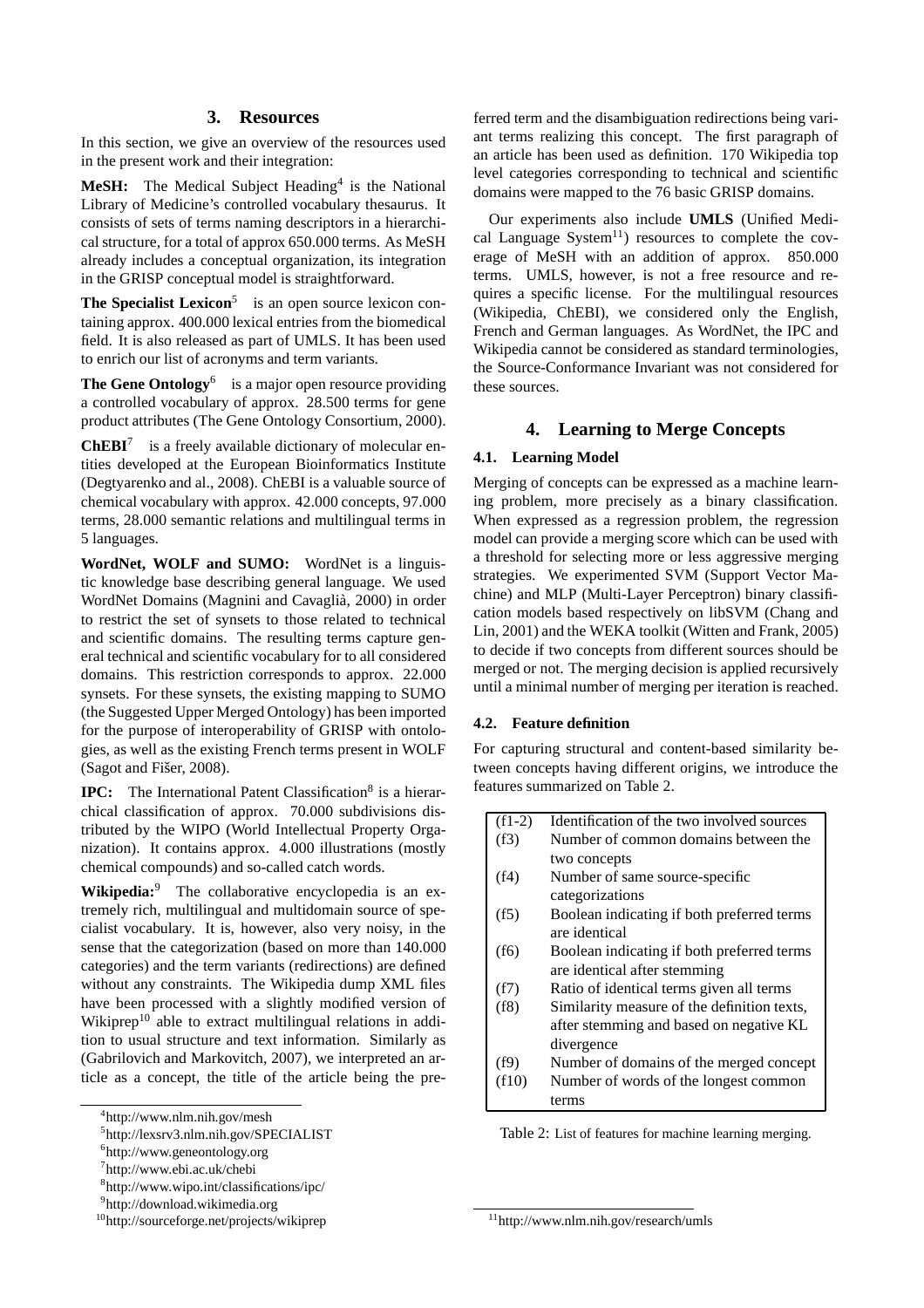#### **4.3. Training**

We use two sources of training data providing examples of merging decisions.

- The first source is based on the existing MeSH mappings present in Wikipedia infobox templates for medical entities. For a large number of entries in the medical and biochemistry domains, the Wikipedia articles provide the corresponding MeSH concept identifier. This information can be used to evaluate the merging of Wikipedia with MeSH and UMLS concepts and, by generalization, the merging of Wikipedia with standard terminologies. We extracted from Wikipedia, a total number of 1.657 merging decisions.
- The second source is based on a multidisciplinary terminology for scientific and technical domains called PASCAL which was kindly provided by the  $INIST<sup>12</sup>$ in the framework of TermSciences (Khayari et al., 2006). A concept in PASCAL containing two terms that belong to two different concepts in the simple aggregation, and when at least one domain is shared, can be used as example of correct merging. We extracted from this source a set of 2.230 merging decisions.

#### **5. Evaluation**

We first present quantitatively the resulting terminological database and, second, evaluate the concept merging between resources.

#### **5.1. Resulting Database**

Table 3 gives a quantitative view of the resulting terminological database depending on the merging approach. The aggregation method corresponds to no merging at all.

| Merger       | Concepts  | Terms     | Sem. Rel. |
|--------------|-----------|-----------|-----------|
| Aggregation  | 1.503.818 | 3.140.726 | 970.864   |
| Merg. Rule 1 | 1.457.538 | 3.157.179 | 1.022.303 |
| Merg. Rule 2 | 1.476.508 | 3.114.711 | 971.218   |
| <b>SVM</b>   | 1.450.688 | 3.195.118 | 1.088.446 |
| MLP          | 1.451.710 | 3.192.325 | 1.081.955 |

Table 3: GRISP volume statistics following the different merging strategies.

In addition, GRISP contains 596.865 definitions, 1.321.988 source specific categorizations of concepts, approx. 20.000 acronyms, 14.268 chemical formulas and 12.375 chemical structure identifiers. We can observe that the merging of concepts concerns a relative small proportion of the whole set of concepts. This is due to the fact that many concepts and terms corresponds to product names, such as medical or chemical entities, which are not candidate for any merging. However, the merging are relevant for concepts which are more generic and frequently used.

#### **5.2. Merging Accuracy**

We present on Table 4 an evaluation using a reference set corresponding to a random subset of 10% of the merging examples extracted from Wikipedia/MeSH mappings and from the PASCAL terminology. The coverage (cov.) (nb of expected merging found / nb of merging to be found) is evaluated automatically based on the evaluation set. The accuracy (acc.) involves a limited manual evaluation for judging further merging found after the expected merging, but not in the evaluation set. The Merging Rule 2 produces almost perfect merging but with a very low coverage. Rule 1 extends the coverage at the price of a relatively high rate of merging error. The Machine Learning approaches further extend the coverage while maintaining a high precision. Using the MeSH/Wikipedia mappings as evaluation appear, however, relatively biased since it is clear that many MeSH terms have been added in the corresponding Wikipedia articles at the same time as the MeSH descriptor ID.

| Merger     | Wiki/MeSH     | <b>PASCAL</b> |
|------------|---------------|---------------|
| Merging    | cov. 0.6464   | cov. 0.5358   |
| Rule 1     | acc. 0.9497   | acc. 0.9371   |
| Merging    | cov. $0.3607$ | cov. 0.2735   |
| Rule 2     | acc. 0.9949   | acc. 0.9916   |
| <b>SVM</b> | cov. 0.8642   | cov. $0.6203$ |
|            | acc. 0.9698   | acc. 0.9522   |
| MLP        | cov. 0.8607   | cov. $0.6178$ |
|            | acc. 0.9748   | acc. 0.9515   |

Table 4: Evaluation of the merging strategies.

#### **6. Tool and Encoding**

#### **6.1. The GRISP browser**

The GRISP terminology is currently stored in a MySQL database following a relational model implementing the conceptual model of ISO 16642.

We developed a web application for querying and browsing the resulting terminological database. Figure 1 illustrates the view of the concept corresponding to the star term radial engine as displayed by the GRISP browser. Although our primary goal is to create a terminological resource for computer application, we believe that this tool can also be used as a multilingual terminological database for supporting specialized manual translation and as a technical knowledge base. For these purposes, the browser exploits the encyclopedic entries of the GRISP and can display molecules or illustrations extracted from the primary sources, as illustrated by Figure 2.

#### **6.2. TMF encoding**

Using the data model based on ISO 16642 allow us to exploit Data Category Registry (DCR) following the ISO 12620 standard for facilitating the implementation of filters and converters between different terminology instances and to produce a Generic Mapping Tool (GMT) representation, i.e. a canonical XML representation.

<sup>&</sup>lt;sup>12</sup>The French National Institute for Technical and Scientific Information.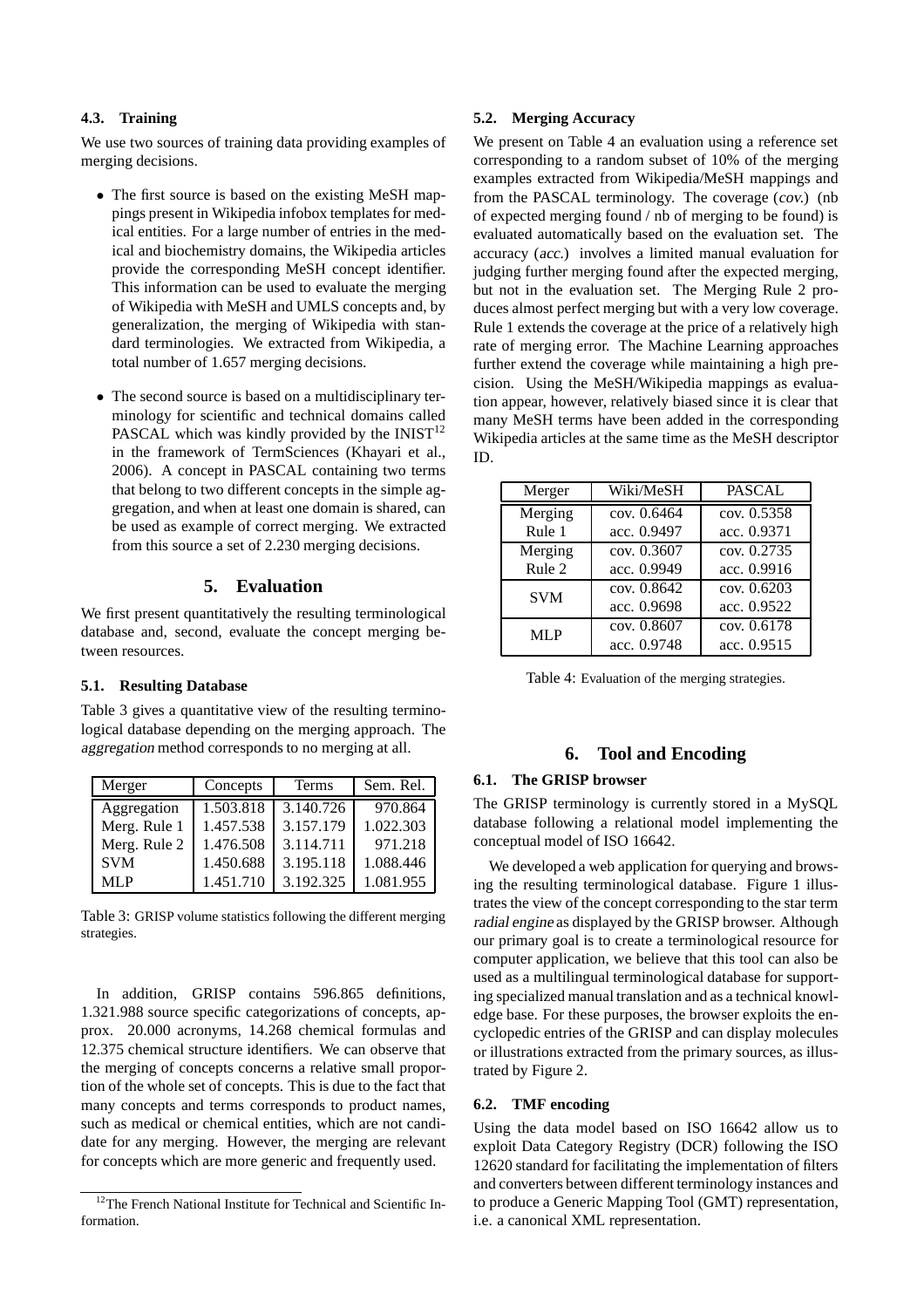| Search for<br>engine              | M<br>in All Terms                                                                                                                                                                                                                                                                                                                                                                                                                                                                                                                                                                                                                                                                                                              | requiring all words<br>$in$ all languages $\div$<br>H.                                                                                                                                                                                                                                                                                                                                                                                                                                                                                                                                                                             | Search<br>Home                                                                                                                                                                                                                                                                                                                                                                                                                                                                                                                                                                                                                                                                                                                                                                                                                                                         |
|-----------------------------------|--------------------------------------------------------------------------------------------------------------------------------------------------------------------------------------------------------------------------------------------------------------------------------------------------------------------------------------------------------------------------------------------------------------------------------------------------------------------------------------------------------------------------------------------------------------------------------------------------------------------------------------------------------------------------------------------------------------------------------|------------------------------------------------------------------------------------------------------------------------------------------------------------------------------------------------------------------------------------------------------------------------------------------------------------------------------------------------------------------------------------------------------------------------------------------------------------------------------------------------------------------------------------------------------------------------------------------------------------------------------------|------------------------------------------------------------------------------------------------------------------------------------------------------------------------------------------------------------------------------------------------------------------------------------------------------------------------------------------------------------------------------------------------------------------------------------------------------------------------------------------------------------------------------------------------------------------------------------------------------------------------------------------------------------------------------------------------------------------------------------------------------------------------------------------------------------------------------------------------------------------------|
| Concept ID:                       | 1074902                                                                                                                                                                                                                                                                                                                                                                                                                                                                                                                                                                                                                                                                                                                        |                                                                                                                                                                                                                                                                                                                                                                                                                                                                                                                                                                                                                                    |                                                                                                                                                                                                                                                                                                                                                                                                                                                                                                                                                                                                                                                                                                                                                                                                                                                                        |
| <b>Preferred English</b><br>Term: | radial engine                                                                                                                                                                                                                                                                                                                                                                                                                                                                                                                                                                                                                                                                                                                  |                                                                                                                                                                                                                                                                                                                                                                                                                                                                                                                                                                                                                                    |                                                                                                                                                                                                                                                                                                                                                                                                                                                                                                                                                                                                                                                                                                                                                                                                                                                                        |
| <b>Domains:</b>                   | Mechanics                                                                                                                                                                                                                                                                                                                                                                                                                                                                                                                                                                                                                                                                                                                      |                                                                                                                                                                                                                                                                                                                                                                                                                                                                                                                                                                                                                                    |                                                                                                                                                                                                                                                                                                                                                                                                                                                                                                                                                                                                                                                                                                                                                                                                                                                                        |
| <b>Categories:</b>                | Motorcycle engines (Wikipedia)                                                                                                                                                                                                                                                                                                                                                                                                                                                                                                                                                                                                                                                                                                 | noun.artifact (WordNet), Machine (SUMO), Piston engine configurations (Wikipedia), Aircraft piston engines (Wikipedia), Engine technology (Wikipedia),                                                                                                                                                                                                                                                                                                                                                                                                                                                                             |                                                                                                                                                                                                                                                                                                                                                                                                                                                                                                                                                                                                                                                                                                                                                                                                                                                                        |
| hyponym:                          | 1075952, 1075856                                                                                                                                                                                                                                                                                                                                                                                                                                                                                                                                                                                                                                                                                                               |                                                                                                                                                                                                                                                                                                                                                                                                                                                                                                                                                                                                                                    |                                                                                                                                                                                                                                                                                                                                                                                                                                                                                                                                                                                                                                                                                                                                                                                                                                                                        |
| related:                          | 1075856, 1075952, 1108353, 1238993                                                                                                                                                                                                                                                                                                                                                                                                                                                                                                                                                                                                                                                                                             |                                                                                                                                                                                                                                                                                                                                                                                                                                                                                                                                                                                                                                    |                                                                                                                                                                                                                                                                                                                                                                                                                                                                                                                                                                                                                                                                                                                                                                                                                                                                        |
|                                   | <b>English</b>                                                                                                                                                                                                                                                                                                                                                                                                                                                                                                                                                                                                                                                                                                                 | French                                                                                                                                                                                                                                                                                                                                                                                                                                                                                                                                                                                                                             | German                                                                                                                                                                                                                                                                                                                                                                                                                                                                                                                                                                                                                                                                                                                                                                                                                                                                 |
| Definition                        | an internal-combustion engine having cylinders<br>arranged radially around a central crankcase<br>(WordNet)<br>an internal-combustion engine in which power is<br>transmitted directly to rotating components<br>(WordNet)<br>" Le Rhône 9C, a typical rotary of WWI. The copper<br>pipes carry the fuel-air mixture from the crankcase<br>to the cylinder heads. The rotary engine was an<br>early type of internal combustion aircraft engine in<br>which the crankshaft remains stationary and the<br>entire cylinder block revolves around it. The design<br>was used mostly in the years shortly before and<br>during World War I to power aircraft, and also saw<br>use in a few early motorcycles and cars. (Wikipedia) | Moteur Le Rhône 9C. Un moteur rotatif est un<br>moteur à explosion tournant autour de son<br>vilebrequin qui reste fixe. Ce type de moteur était<br>très courant au début de l'aviation (dans les années<br>1910) quand le rapport puissance/poids était le<br>critère principal devant la consommation et la<br>fiabilité. (Wikipedia)<br>Le moteur rotatif pour avions dont l'archétype est la gelagerten Hubzapfen sowie darum umlaufende<br>gamme des moteurs produits par la société<br>française Gnome et Rhône, conçus au début du,<br>visait à réduire le poids, caractéristique primordiale<br>pour un avion. (Wikipedia) | Der Umlaufmotor ist ein Verbrennungsmotor, bei<br>dem das Kurbelgehäuse und die Zylinder um die<br>Kurbelwelle rotieren. Die Zylinder sind bei vielen<br>Modellen sternförmig um die Kurbelwelle<br>angeordnet, wobei aber auch Boxer- und<br>Einzylinderanordnungen konstruiert wurden. Der<br>Bewegungsablauf von Umlaufmotoren ist<br>gegenüber herkömmlichen Hubkolbenmotors<br>kinematisch umgekehrt. Die meisten Modelle von<br>Umlaufmotoren besaßen eine feststehende<br>Kurbelwelle mit daran befestigten, drehbar<br>Zylinder. Dabei sind Zylinder und Hubzapfen<br>exzentrisch zueinander angeordnet, wodurch der<br>Hub der einzelnen Kolben innerhalb der Zylinder<br>zustande kommt. Bei einigen späten Modellen<br>rotierte die Kurbelwelle gegenläufig zum<br>Zylinderstern, um die absolute Drehzahl des<br>Zylindersterns zu reduzieren. (Wikipedia) |
| Preferred Term:                   | radial engine                                                                                                                                                                                                                                                                                                                                                                                                                                                                                                                                                                                                                                                                                                                  | moteur en étoile                                                                                                                                                                                                                                                                                                                                                                                                                                                                                                                                                                                                                   | Umlaufmotor                                                                                                                                                                                                                                                                                                                                                                                                                                                                                                                                                                                                                                                                                                                                                                                                                                                            |
| Alt. Terms &<br>Variants:         | rotary engine<br>Rotary engines<br>Rotary-engine<br>Rotary<br>Rotary piston engine                                                                                                                                                                                                                                                                                                                                                                                                                                                                                                                                                                                                                                             | Moteur rotatif<br>Moteur Gnome                                                                                                                                                                                                                                                                                                                                                                                                                                                                                                                                                                                                     |                                                                                                                                                                                                                                                                                                                                                                                                                                                                                                                                                                                                                                                                                                                                                                                                                                                                        |

Figure 1: View of the multilingual terminological database for the concept corresponding to the term Radial Engine. This concept is obtained after multiple merging of concepts from WordNet and Wikipedia, resulting in a richer semantic and terminological description.



Figure 2: View of the multilingual terminological database for the concept corresponding to the term Muramic Acid. The concept results from the merging of the corresponding MeSH, English and French Wikipedia and ChEBI entries.

#### **6.3. Resource Life Cycle**

As the aggregation and merging process is fully automated, the maintenance/curation of the individual sources over time can be integrate continuously in the existing merged terminological database.

#### **7. Application to Patent Processing**

We have evaluated the interest and the relevance of the GRISP terminology with a information retrieval system for patent documents system called PATATRAS (PATent and Article Tracking, Retrieval and AnalysiS) described in (Lopez and Romary, 2009) and developed for the CLEF IP 2009 track (Roda et al., 2009). The collection consists of all patent publications from the European Patent Office until 2000, approx. 1,9 million documents in English, French and German (more than 3 billion words). The goal of the CLEF IP track was to realize a prior art search for a total number of 10.000 patents, referred to as patent topics. The automatic evaluation was based on the documents cited by patent examiners in the official search reports and examination procedures, with an average of approx. 6 relevant documents per patent topic. PATATRAS has been ranked first for all subtasks of the evaluation track among 14 participants (Roda et al., 2009).

As one of our goal was to perform a complete conceptual indexing of this collection, a terminology covering a large spectrum of technical and scientific domains in three languages was needed. We performed a complete conceptual indexing of this collection based on GRISP. The terms of the GRISP terminological database have been used for annotating the textual data of the whole multilingual collection. A term annotator able to deal with such a large volume of data has been developed specifically for this track. After a POS tagging and a lemmatisation of the whole collection, this annotator matched the term variants following morphological variations. The concept disambiguation was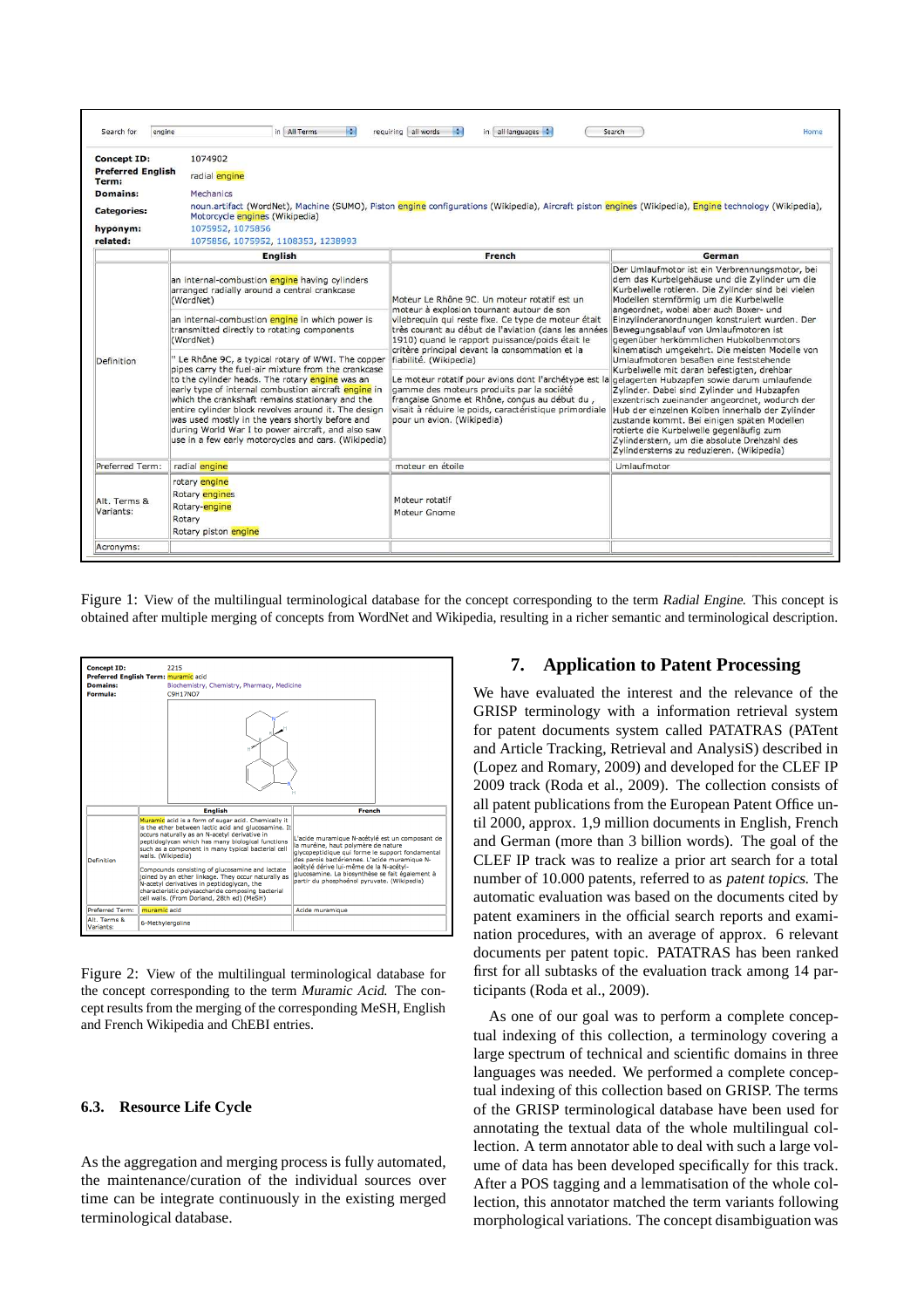realized on the basis of the IPC classes of the processed patent which indicates one or several basic domains where the patent document belongs. Approx. 1.1 million different terms present in GRISP have been identified at least one time in the collection resulting in more than 176 million annotations.

In addition to this large scale conceptual index, we created three additional indexes of word forms (one per language) and a phrase index for English. We report in Table 5 the results obtained with the KL divergence model for each index in term of MAP (Mean Average Precision). A preprocessing based on patent specific metadata and classification information was first realized to prune the search space. The queries were based on the whole content of the 10.000 patents for which the prior art was realized.

| index     | lang | <b>MAP</b> |
|-----------|------|------------|
| word form | en   | 0,1589     |
| word form | fr   | 0,1234     |
| word form | de   | 0,1218     |
| phrase    | en   | 0,1344     |
| concept   |      | 0,1476     |

Table 5: Retrieval accuracy following different indexing models for the CLEF IP 2009 track.

Table 5 shows that the retrieval based on English word form surpasses the conceptual based retrieval. The fact that a control terminology covers usually only a part of a text, implies an information loss as compared to a word form indexation and retrieval (Zhou et al., 2007). However, as shown by table 6, the conceptual model presents a very strong complementarity with the word-form models. By combining retrieval models on the basis of confidence estimations, it is possible to exploit the different retrieval models, in particular conceptual results, for refining the overall accuracy.

| Model                      | # better than<br>baseline | # best<br>overall |
|----------------------------|---------------------------|-------------------|
| word form en<br>(baseline) |                           | 1341              |
| word form fr               | 3480                      | 839               |
| word form de               | 3392                      | 781               |
| phrase en                  | 3559                      | 869               |
| concept                    | 4832                      | 1692              |

Table 6: Complementarity between results sets for the XL patent topic set (10.000 documents). The concept index based on GRISP provided the highest number of results better than the baseline and the highest number of best results compared to the other index models.

In the present case, the combination of models was based on a linear interpolation of ranked results sets, the coefficients being computed by SVM regression models using query-specific features and existing search reports present in the patent collection, see (Lopez and Romary, 2009) for details. The accuracy after the merging of the retrieval

model and after a final post-ranking based on specific patent metadata and statistics, are presented Table 7. The combined multilingual result set which integrate the concept results shows a MAP 43.5% higher than the one of the best monolingual individual result set.

| <b>Measures</b> | Combined | After        |
|-----------------|----------|--------------|
|                 | models   | Post-Ranking |
| <b>MAP</b>      | 0.2281   | 0.2802       |
| Prec. At 5      |          | 0.2768       |
| Prec. At 10     |          | 0.1776       |

Table 7: Final Results for the CLEF IP 2009 track.

In bioinformatics, it is known that information retrieval based on well curated resources as MeSH or UMLS can be more effective than word-based retrieval models (Zhou et al., 2006). The combination of word-based language model and concept-based language model for Information Retrieval in Genomics results in significant performance improvements (Zhou et al., 2007). The present work shows that, even with lower standard and less complete terminological resources, a model combination can improve baseline retrieval results. A conceptual terminological model such as GRISP provides specialized and precise representations which are complementary to the word-based models.

To our knowledge, this was the first time that a controlled conceptual indexing was realized on such a large scale for multiple scientific and technical domains in a realistic multilingual task.

#### **8. Conclusion and Future Works**

We have proposed a method for creating a massive multilingual terminological database for multiple scientific and technical domains based on various existing free terminologies and knowledge bases. The accuracy of the concept merging between several resources have been evaluated following several methods.

The resulting resource has been used successfully for improving the accuracy of an information retrieval system applied to a collection of 1.9 million of patent documents covering multiple technical fields in the context of the CLEF IP 2009 track.

Within this framework, any new specialized terminologies, not specifically created for text processing applications, can be aggregated and merged to GRISP, providing new vocabulary and complementary semantic descriptions, with minimal manual efforts.

We plan to release a free version of GRISP corresponding to the merging of the subset of resources which are free and permits the distribution of derived versions for noncommercial use.

Future works include the experiments of GRISP for more applications, in particular the automatic classification of scientific publications and patent documents following different classification schemes. We also foreseen the integration of more languages such as Japanese and Chinese which are essential for scientific and technical information.